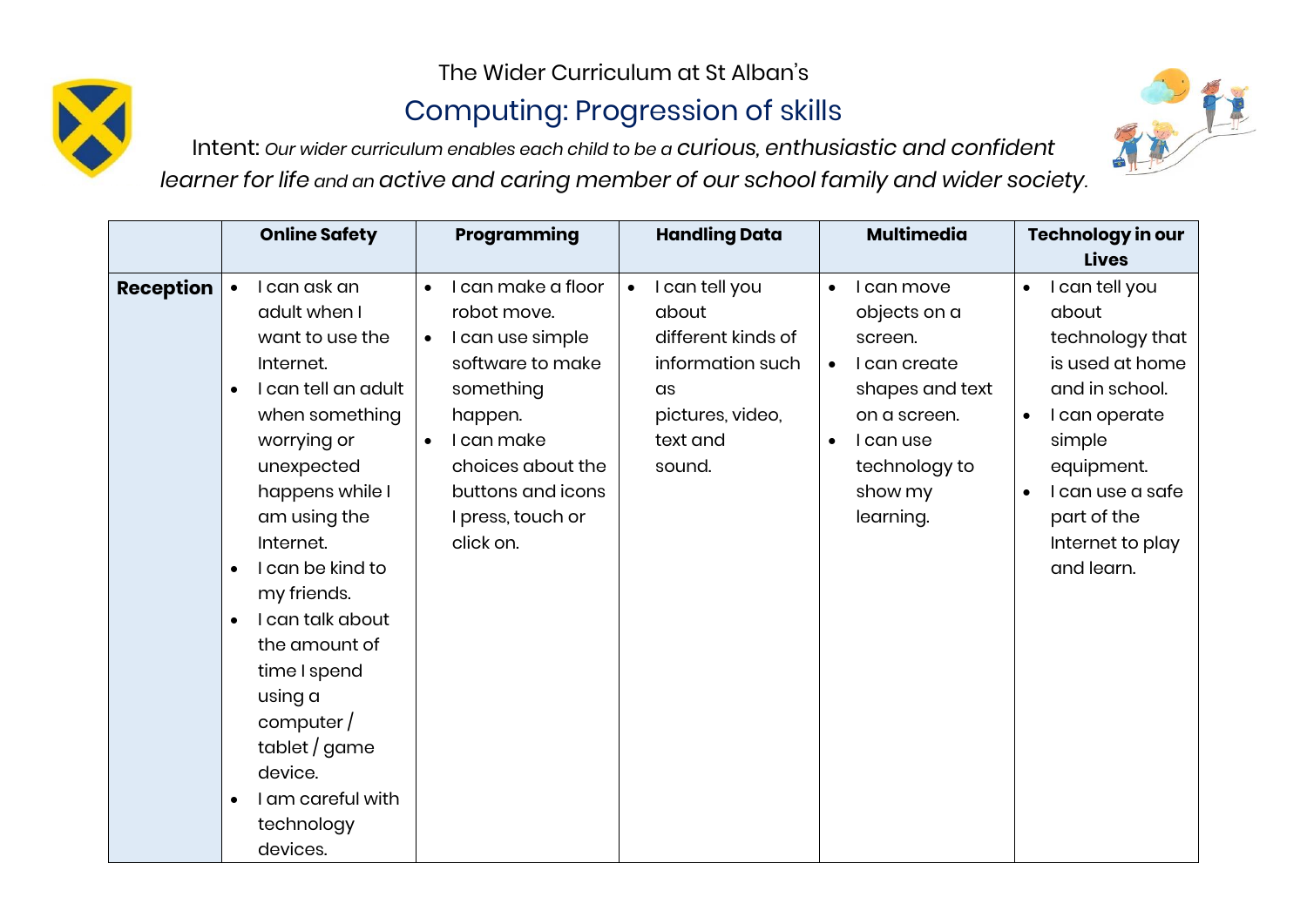|              |           | <b>Online Safety</b> |           | Programming         |           | <b>Handling Data</b> |           | <b>Multimedia</b> |           | Technology in our  |
|--------------|-----------|----------------------|-----------|---------------------|-----------|----------------------|-----------|-------------------|-----------|--------------------|
|              |           |                      |           |                     |           |                      |           |                   |           | <b>Lives</b>       |
| <b>Year1</b> | $\bullet$ | I can keep my        | $\bullet$ | I can give          | $\bullet$ | I can talk about     | $\bullet$ | I can be creative | $\bullet$ | I can recognise    |
|              |           | password             |           | instructions to my  |           | the different ways   |           | with different    |           | the ways we        |
|              |           | private.             |           | friend and follow   |           | in which             |           | technology tools. |           | use technology     |
|              | $\bullet$ | I can tell you       |           | their instructions  |           | information can      | $\bullet$ | I can use         |           | in our             |
|              |           | what personal        |           | to move around.     |           | be shown.            |           | technology to     |           | classroom.         |
|              |           | information is.      |           | I can describe      | $\bullet$ | I can use            |           | create and        |           | I can recognise    |
|              | $\bullet$ | I can tell an adult  |           | what happens        |           | technology to        |           | present my        |           | ways that          |
|              |           | when I see           |           | when I press        |           | collect              |           | ideas.            |           | technology is      |
|              |           | something            |           | buttons on a        |           | information,         | $\bullet$ | I can use the     |           | used in my         |
|              |           | unexpected or        |           | robot.              |           | including photos,    |           | keyboard or a     |           | home and           |
|              |           | worrying online.     | $\bullet$ | I can press the     |           | video and sound.     |           | word bank on my   |           | community.         |
|              | $\bullet$ | I can talk about     |           | buttons in the      | $\bullet$ | I can sort different |           | device to enter   |           | I can use links to |
|              |           | why it's             |           | correct order to    |           | kinds of             |           | text.             |           | websites to find   |
|              |           | important to be      |           | make my robot do    |           | information and      | $\bullet$ | I can save        |           | information.       |
|              |           | kind and polite.     |           | what I want.        |           | present it to        |           | information in a  | $\bullet$ | I can begin to     |
|              | $\bullet$ | I can recognise      |           | I can describe      |           | others.              |           | special place     |           | identify some of   |
|              |           | an age               |           | what actions I will | $\bullet$ | I can add            |           | and retrieve it   |           | the benefits of    |
|              |           | appropriate          |           | need to do to       |           | information to a     |           | again.            |           | using              |
|              |           | website.             |           | make something      |           | pictograph and       |           |                   |           | technology.        |
|              | $\bullet$ | I can agree and      |           | happen and begin    |           | talk to you about    |           |                   |           |                    |
|              |           | follow sensible e-   |           | to use the word     |           | what I have found    |           |                   |           |                    |
|              |           | Safety rules.        |           | algorithm.          |           | out.                 |           |                   |           |                    |
|              |           |                      | $\bullet$ | I can begin to      |           |                      |           |                   |           |                    |
|              |           |                      |           | predict what will   |           |                      |           |                   |           |                    |
|              |           |                      |           | happen for a short  |           |                      |           |                   |           |                    |
|              |           |                      |           | sequence of         |           |                      |           |                   |           |                    |
|              |           |                      |           | instructions.       |           |                      |           |                   |           |                    |
|              |           |                      |           | I can begin to use  |           |                      |           |                   |           |                    |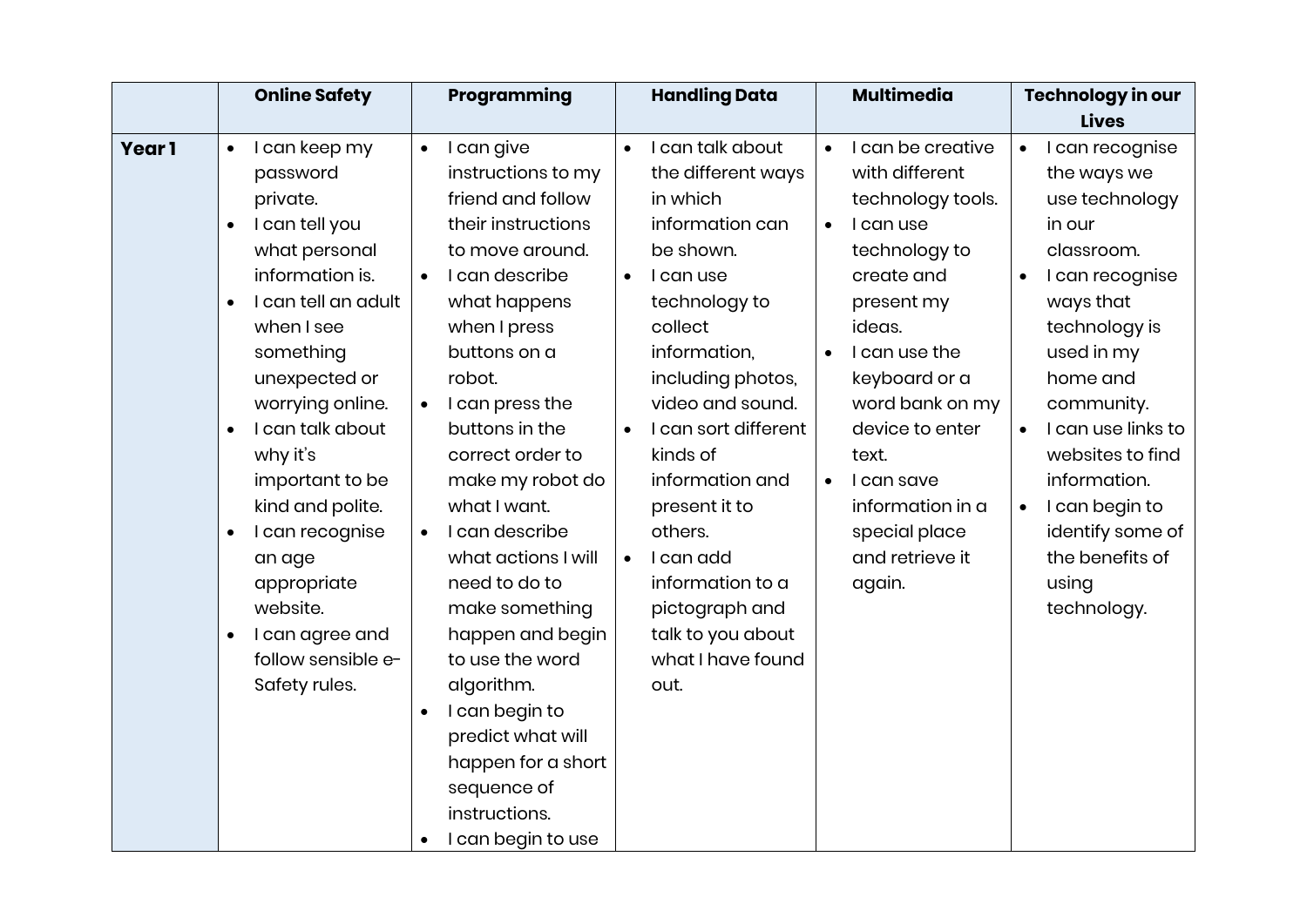|  | software/apps to<br>create movement<br>and patterns on a   |  |  |
|--|------------------------------------------------------------|--|--|
|  | screen.<br>I can use the word<br>$\bullet$<br>debug when I |  |  |
|  | correct mistakes<br>when I program.                        |  |  |

|        | <b>Online Safety</b>                                                                                                                                                                                                                                                                                                                                         | Programming                                                                                                                                                                                                                                                                                                                                                                          | <b>Handling Data</b>                                                                                                                                                                                                                                                                                                                                                                            | <b>Multimedia</b>                                                                                                                                                                                                                                                                                                                                                                              | Technology in our                                                                                                                                                                                                                                                                                                                    |
|--------|--------------------------------------------------------------------------------------------------------------------------------------------------------------------------------------------------------------------------------------------------------------------------------------------------------------------------------------------------------------|--------------------------------------------------------------------------------------------------------------------------------------------------------------------------------------------------------------------------------------------------------------------------------------------------------------------------------------------------------------------------------------|-------------------------------------------------------------------------------------------------------------------------------------------------------------------------------------------------------------------------------------------------------------------------------------------------------------------------------------------------------------------------------------------------|------------------------------------------------------------------------------------------------------------------------------------------------------------------------------------------------------------------------------------------------------------------------------------------------------------------------------------------------------------------------------------------------|--------------------------------------------------------------------------------------------------------------------------------------------------------------------------------------------------------------------------------------------------------------------------------------------------------------------------------------|
| Year 2 | can explain why<br>$\bullet$<br>I need to keep<br>my password<br>and personal<br>information<br>private.<br>I can describe<br>the things that<br>happen online<br>that I must tell an<br>adult about.<br>I can talk about<br>why I should go<br>online for a short<br>amount of time.<br>I can talk about<br>why it is<br>important to be<br>kind and polite | l can give<br>$\bullet$<br>instructions to my<br>friend (using<br>forward,<br>backward and<br>turn) and<br>physically follow<br>their instructions.<br>I can tell you the<br>$\bullet$<br>order I need to do<br>things to make<br>something<br>happen and talk<br>about this as an<br>algorithm.<br>l can program a<br>$\bullet$<br>robot or software<br>to do a particular<br>task. | I talk about the<br>$\bullet$<br>different ways I<br>use technology to<br>collect<br>information,<br>including a<br>camera,<br>microscope or<br>sound recorder.<br>I can make and<br>$\bullet$<br>save a chart or<br>graph using the<br>data I collect.<br>I can talk about<br>$\bullet$<br>the data that is<br>shown in my<br>chart or graph.<br>I am starting to<br>$\bullet$<br>understand a | can use<br>$\bullet$<br>technology to<br>organise and<br>present my ideas<br>in different ways.<br>can use the<br>$\bullet$<br>keyboard on my<br>device to add,<br>delete and space<br>text for others to<br>read.<br>can tell you<br>$\bullet$<br>about an online<br>tool that will help<br>me to share my<br>ideas with other<br>people.<br>I can save and<br>$\bullet$<br>open files on the | <b>Lives</b><br>I can tell you<br>$\bullet$<br>why I use<br>technology in<br>the classroom.<br>I can tell you<br>why I use<br>technology in<br>my home and<br>community.<br>I am starting to<br>understand that<br>other people<br>have created<br>the information<br>I use.<br>I can identify<br>benefits of<br>using<br>technology |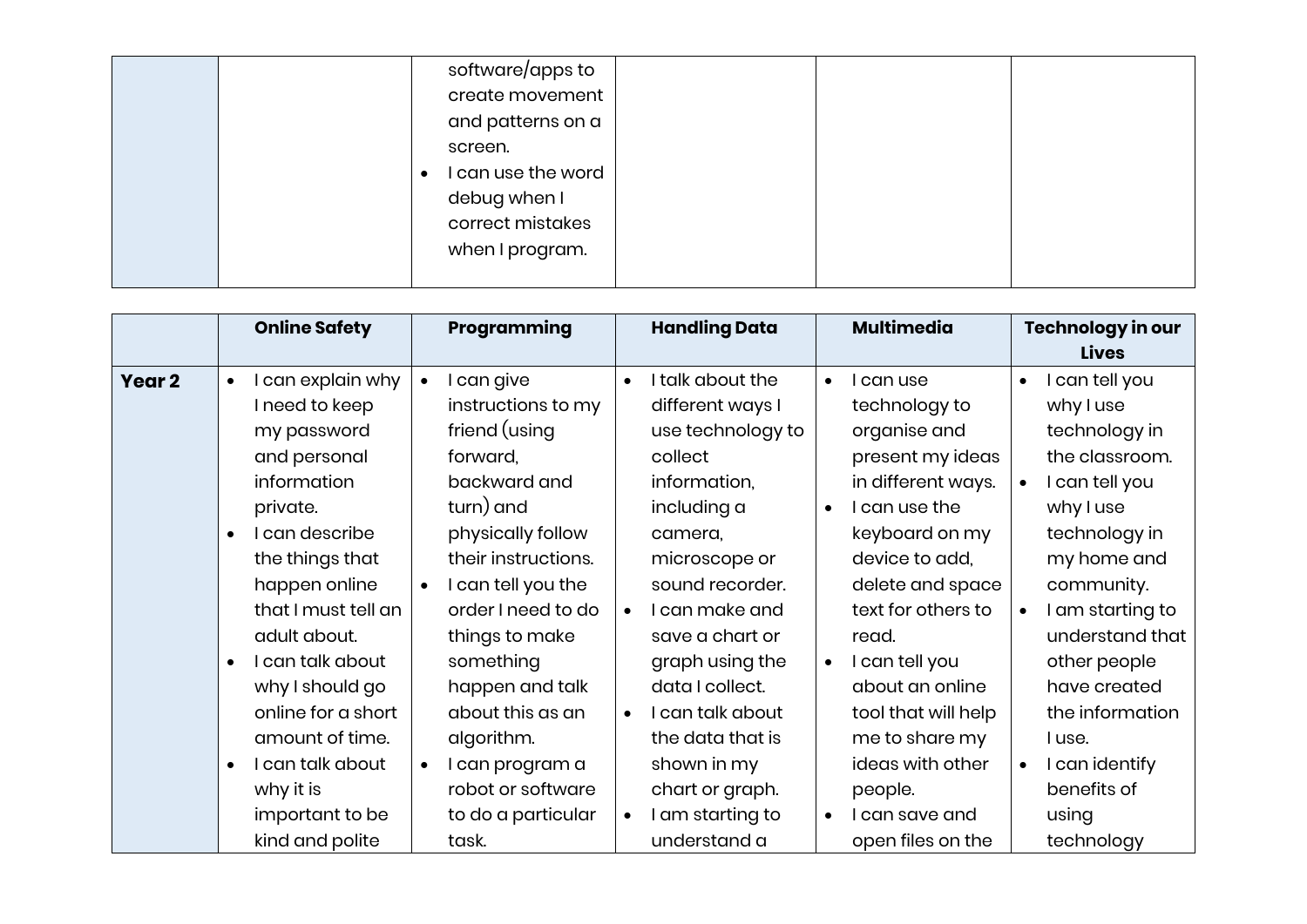| online and in real |           | can look at my    |           | branching           | device I use. | including        |
|--------------------|-----------|-------------------|-----------|---------------------|---------------|------------------|
|                    |           |                   |           |                     |               |                  |
| life.              |           | friend's program  |           | database.           |               | finding          |
| I know that not    |           | and tell you what | $\bullet$ | I can tell you what |               | information,     |
| everyone is who    |           | will happen.      |           | kind of             |               | creating and     |
| they say they are  |           | can use           |           | information I       |               | communicating    |
| on the Internet.   |           | programming       |           | could use to help   |               |                  |
|                    |           | software to make  |           | me investigate a    |               | I can talk about |
|                    |           | objects move.     |           | question.           |               | the differences  |
|                    | $\bullet$ | can watch a       |           |                     |               | between the      |
|                    |           | program execute   |           |                     |               | Internet and     |
|                    |           | and spot where it |           |                     |               | things in the    |
|                    |           | goes wrong so     |           |                     |               | physical world.  |
|                    |           | that I can debug  |           |                     |               |                  |
|                    |           | it.               |           |                     |               |                  |
|                    |           |                   |           |                     |               |                  |

|                   | <b>Online Safety</b>                                                               | Programming                                                                                             | <b>Handling Data</b>                                                                            | <b>Multimedia</b>                                                                   | Technology in our<br><b>Lives</b>                                                      |
|-------------------|------------------------------------------------------------------------------------|---------------------------------------------------------------------------------------------------------|-------------------------------------------------------------------------------------------------|-------------------------------------------------------------------------------------|----------------------------------------------------------------------------------------|
| Year <sub>3</sub> | can talk about<br>$\bullet$<br>what makes a<br>secure password<br>and why they are | can break an<br>$\bullet$<br>open-ended<br>problem up into<br>smaller parts.                            | can talk about<br>$\bullet$<br>the different ways<br>data can be<br>organised.                  | can create<br>$\bullet$<br>different effects<br>with different<br>technology tools. | l can save and<br>$\bullet$<br>retrieve work on<br>the Internet, the<br>school network |
|                   | important.<br>I can protect my<br>personal<br>information                          | I can put<br>$\bullet$<br>programming<br>commands into a<br>sequence to                                 | l can search a<br>$\bullet$<br>ready-made<br>database to<br>answer questions.                   | l can combine a<br>$\bullet$<br>mixture of text.<br>graphics and<br>sound to share  | or my own<br>device.<br>I can talk about<br>the parts of a                             |
|                   | when I do<br>different things<br>online.<br>l can use the<br>safety features       | achieve a specific<br>outcome.<br>I keep testing my<br>$\bullet$<br>program and can<br>recognise when I | l can collect data<br>help me answer a<br>question.<br>l can add to a<br>$\bullet$<br>database. | my ideas and<br>learning.<br>l can use<br>$\bullet$<br>appropriate<br>keyboard      | computer.<br>I can tell ways<br>to<br>communicate<br>with others                       |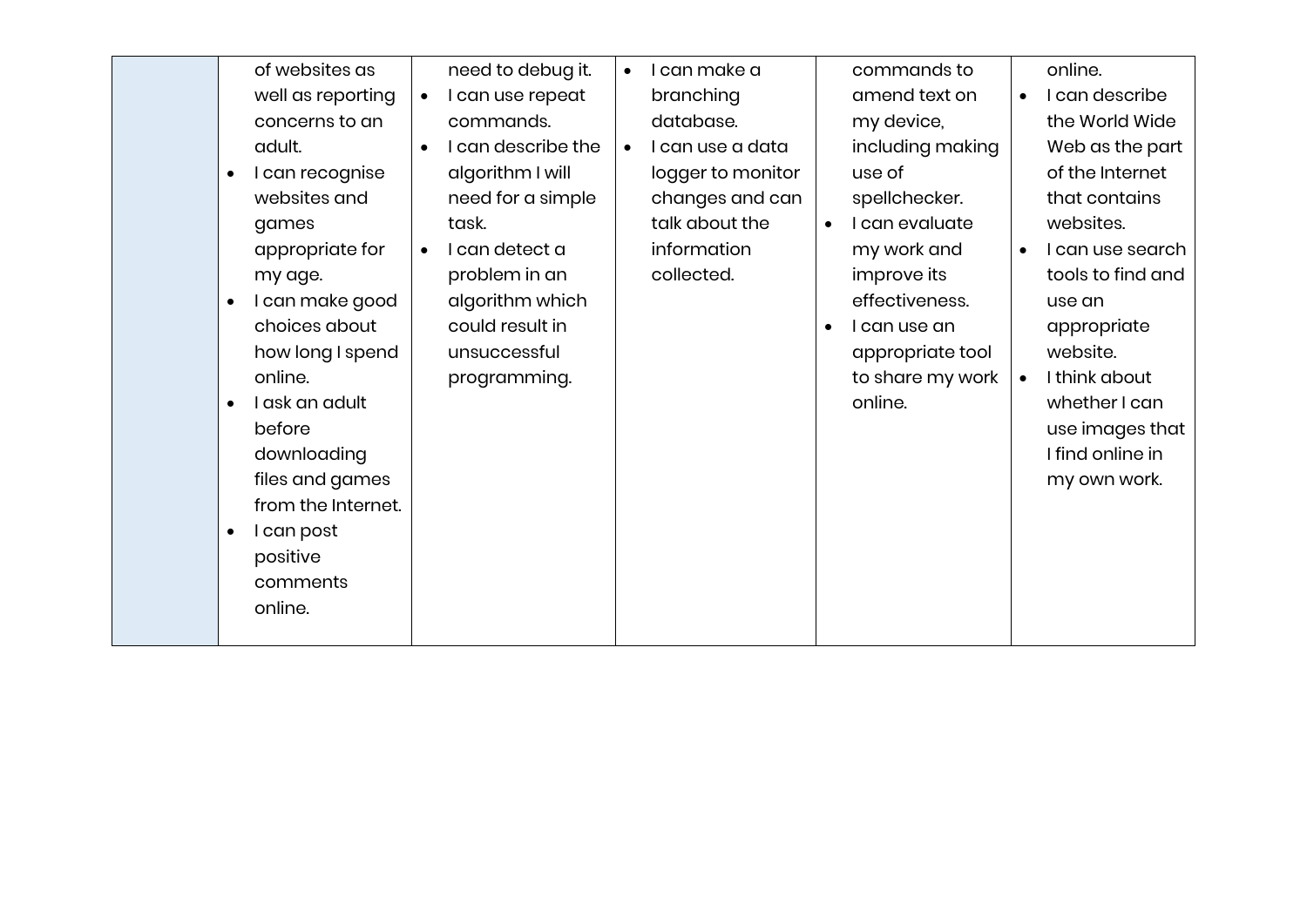|        |           | <b>Online Safety</b> |           | Programming         |           | <b>Handling Data</b> |           | <b>Multimedia</b>    |           | Technology in our     |
|--------|-----------|----------------------|-----------|---------------------|-----------|----------------------|-----------|----------------------|-----------|-----------------------|
|        |           |                      |           |                     |           |                      |           |                      |           | <b>Lives</b>          |
| Year 4 | $\bullet$ | I choose a           | $\bullet$ | I can use logical   | $\bullet$ | I can organise       | $\bullet$ | I can use photos,    | $\bullet$ | I can tell you        |
|        |           | secure               |           | thinking to solve   |           | data in              |           | video and sound to   |           | whether a resource    |
|        |           | password and         |           | an open-ended       |           | different ways.      |           | create an            |           | I am using is on the  |
|        |           | an                   |           | problem by          | $\bullet$ | I can collect        |           | atmosphere when      |           | Internet, the school  |
|        |           | appropriate          |           | breaking it up      |           | data and             |           | presenting to        |           | network or my own     |
|        |           | screen name          |           | into smaller        |           | identify where       |           | different audiences. |           | device.               |
|        |           | when I am            |           | parts.              |           | it could be          | $\bullet$ | I am confident to    | $\bullet$ | I can identify key    |
|        |           | using a              | $\bullet$ | I can use an        |           | inaccurate.          |           | explore new media    |           | words to use when     |
|        |           | website.             |           | efficient           | $\bullet$ | I can plan,          |           | to extend what I     |           | searching safely on   |
|        | $\bullet$ | I can talk           |           | procedure to        |           | create and           |           | can achieve.         |           | the World Wide        |
|        |           | about the            |           | simplify a          |           | search a             | $\bullet$ | I can change the     |           | Web.                  |
|        |           | ways I can           |           | program.            |           | database to          |           | appearance of text   | $\bullet$ | I think about the     |
|        |           | protect myself       | $\bullet$ | I can use a         |           | answer               |           | to increase its      |           | reliability of        |
|        |           | and my friends       |           | sensor to detect    |           | questions.           |           | effectiveness.       |           | information I read    |
|        |           | from harm            |           | a change which      | $\bullet$ | I can choose         | $\bullet$ | I can create, modify |           | on the World Wide     |
|        |           | online.              |           | can select an       |           | the best way         |           | and present          |           | Web.                  |
|        | $\bullet$ | I use the safety     |           | action within my    |           | to present           |           | documents for a      |           | I can tell you how to |
|        |           | features of          |           | program.            |           | data to my           |           | particular purpose.  |           | check who owns        |
|        |           | websites as          | $\bullet$ | I know that I need  |           | friends.             | $\bullet$ | I can use a          |           | photos, text and      |
|        |           | well as              |           | to keep testing     | $\bullet$ | I can use a          |           | keyboard             |           | clipart.              |
|        |           | reporting            |           | my program          |           | data logger to       |           | confidently and      | $\bullet$ | I can create a        |
|        |           | concerns to an       |           | while I am          |           | record and           |           | make use of a        |           | hyperlink to a        |
|        |           | adult.               |           | putting it          |           | share my             |           | spellchecker to      |           | resource on the       |
|        | $\bullet$ | I know that          |           | together.           |           | readings with        |           | write and review my  |           | World Wide Web.       |
|        |           | anything I           | $\bullet$ | I can use a         |           | my friends.          |           | work.                |           | I can recognise that  |
|        |           | share online         |           | variety of tools to |           |                      |           | I can use an         |           | websites use          |
|        |           | can be seen          |           | create a            |           |                      |           | appropriate tool to  |           | different methods     |
|        |           | by others.           |           | program.            |           |                      |           | share my work and    |           | to advertise          |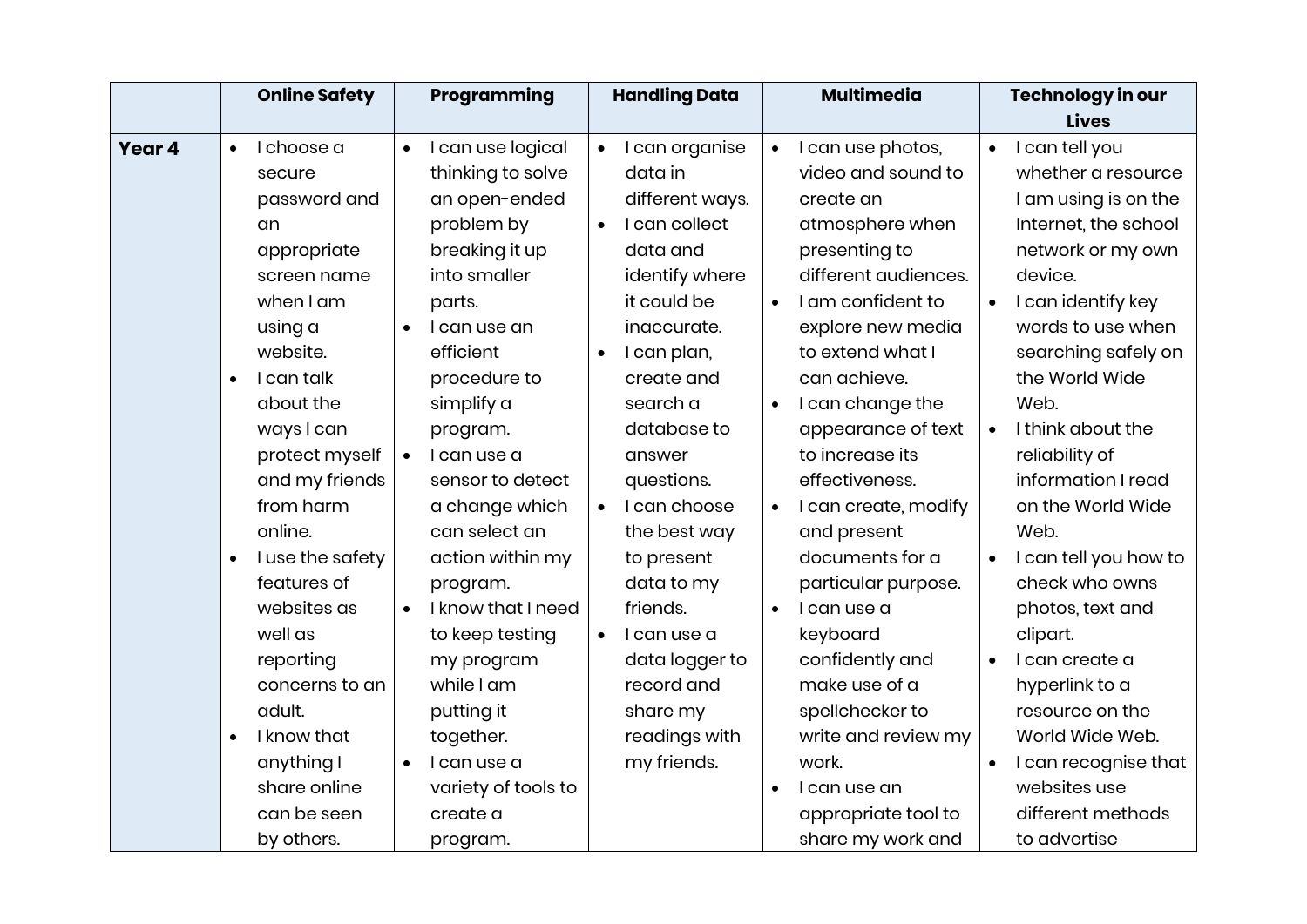| I choose<br>$\bullet$      | I can recognise<br>$\bullet$  |           | collaborate online.  | products. |
|----------------------------|-------------------------------|-----------|----------------------|-----------|
| websites, apps             | an error in a                 | $\bullet$ | I can give           |           |
| and games                  | program and                   |           | constructive         |           |
| that are                   | debug it.                     |           | feedback to my       |           |
| appropriate                | I recognise that<br>$\bullet$ |           | friends to help them |           |
| for my age.                | an algorithm will             |           | improve their work   |           |
| I can help my<br>$\bullet$ | help me to                    |           | and refine my own    |           |
| friends make               | sequence more                 |           | work.                |           |
| good choices               | complex                       |           |                      |           |
| about the time             | programs.                     |           |                      |           |
| they spend                 | I recognise that<br>$\bullet$ |           |                      |           |
| online.                    | using algorithms              |           |                      |           |
| I can talk<br>$\bullet$    | will also help                |           |                      |           |
| about why I                | solve problems in             |           |                      |           |
| need to ask a              | other learning                |           |                      |           |
| trusted adult              | such as Maths,                |           |                      |           |
| before                     | Science and                   |           |                      |           |
| downloading                | Design and                    |           |                      |           |
| files and                  | Technology.                   |           |                      |           |
| games from                 |                               |           |                      |           |
| the Internet.              |                               |           |                      |           |
| I comment<br>$\bullet$     |                               |           |                      |           |
| positively and             |                               |           |                      |           |
| respectfully               |                               |           |                      |           |
| online and                 |                               |           |                      |           |
| through text               |                               |           |                      |           |
| messages.                  |                               |           |                      |           |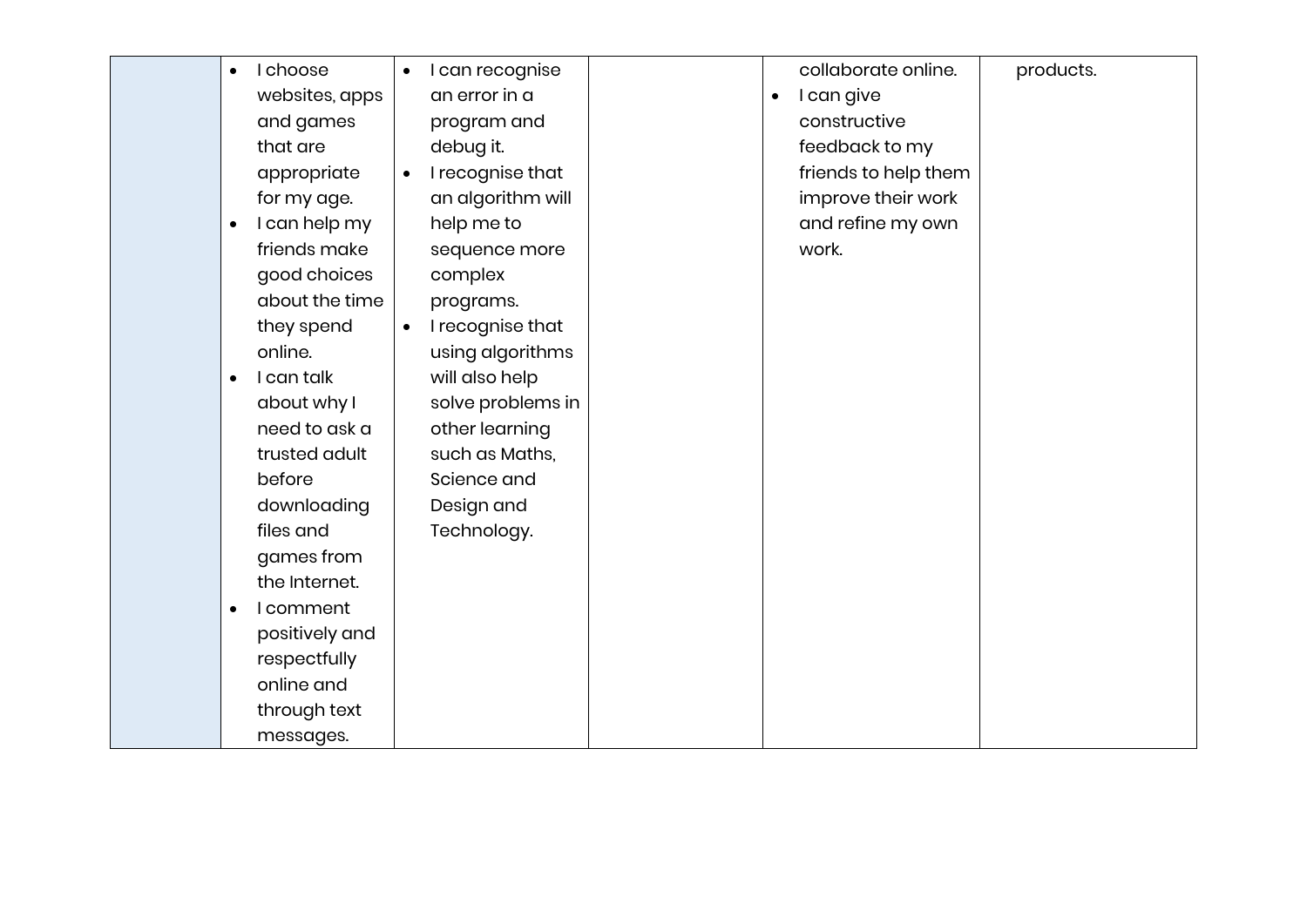|               |           | <b>Online Safety</b> |           | Programming          |           | <b>Handling Data</b> |           | <b>Multimedia</b>      |           | <b>Technology in our</b> |
|---------------|-----------|----------------------|-----------|----------------------|-----------|----------------------|-----------|------------------------|-----------|--------------------------|
|               |           |                      |           |                      |           |                      |           |                        |           | <b>Lives</b>             |
| <b>Year 5</b> | $\bullet$ | I can choose a       | $\bullet$ | I can decompose a    | $\bullet$ | I can use a          | $\bullet$ | I can use text,        | $\bullet$ | I can describe           |
|               |           | secure               |           | problem into         |           | spreadsheet          |           | photo, sound and       |           | different parts of       |
|               |           | password and         |           | smaller parts to     |           | and                  |           | video editing tools    |           | the Internet.            |
|               |           | screen name.         |           | design an algorithm  |           | database to          |           | to refine my work.     |           | I can use different      |
|               | $\bullet$ | I protect my         |           | for a specific       |           | collect and          | $\bullet$ | I can use the skills I |           | online                   |
|               |           | password and         |           | outcome and use      |           | record data.         |           | have already           |           | communication            |
|               |           | other personal       |           | this to write a      | $\bullet$ | I can choose         |           | developed to           |           | tools for different      |
|               |           | information.         |           | program.             |           | an                   |           | create content         |           | purposes.                |
|               | $\bullet$ | I can explain        | $\bullet$ | I can refine a       |           | appropriate          |           | using unfamiliar       | $\bullet$ | I can use a search       |
|               |           | why I need to        |           | procedure using      |           | tool to help         |           | technology.            |           | engine to find           |
|               |           | protect myself       |           | repeat commands      |           | me collect           | $\bullet$ | I can select, use      |           | appropriate              |
|               |           | and my friends       |           | to improve a         |           | data.                |           | and combine the        |           | information and          |
|               |           | and the best         |           | program.             | $\bullet$ | I can                |           | appropriate            |           | check its reliability.   |
|               |           | ways to do this,     |           | I can use a variable |           | present              |           | technology tools       | $\bullet$ | I can recognise          |
|               |           | including            |           | to increase          |           | data in an           |           | to create effects      |           | and evaluate             |
|               |           | reporting            |           | programming          |           | appropriate          |           | that will have an      |           | different types of       |
|               |           | concerns to an       |           | possibilities.       |           | way.                 |           | impact on others.      |           | information I find       |
|               |           | adult.               |           | I can change an      |           | I can search         |           | I can select an        |           | on the World Wide        |
|               |           | I know that          |           | input to a program   |           | a database           |           | appropriate online     |           | Web.                     |
|               |           | anything I post      |           | to achieve a         |           | using                |           | or offline tool to     | $\bullet$ | I can describe the       |
|               |           | online can be        |           | different output.    |           | different            |           | create and share       |           | different parts of a     |
|               |           | seen, used and       | $\bullet$ | I can use 'if' and   |           | operators to         |           | ideas.                 |           | webpage.                 |
|               |           | may affect           |           | 'then' commands to   |           | refine my            |           | I can review and       |           | I can find out who       |
|               |           | others.              |           | select an action.    |           | search.              |           | improve my own         |           | the information on       |
|               |           | I can talk about     | $\bullet$ | I can talk about how | $\bullet$ | I can talk           |           | work and support       |           | a webpage belong         |
|               |           | the dangers of       |           | a computer model     |           | about                |           | others to improve      |           | to.                      |
|               |           | spending too         |           | can provide          |           | mistakes in          |           | their work.            |           | I know which             |
|               |           | long online or       |           | information about a  |           | data and             |           |                        |           | resources on the         |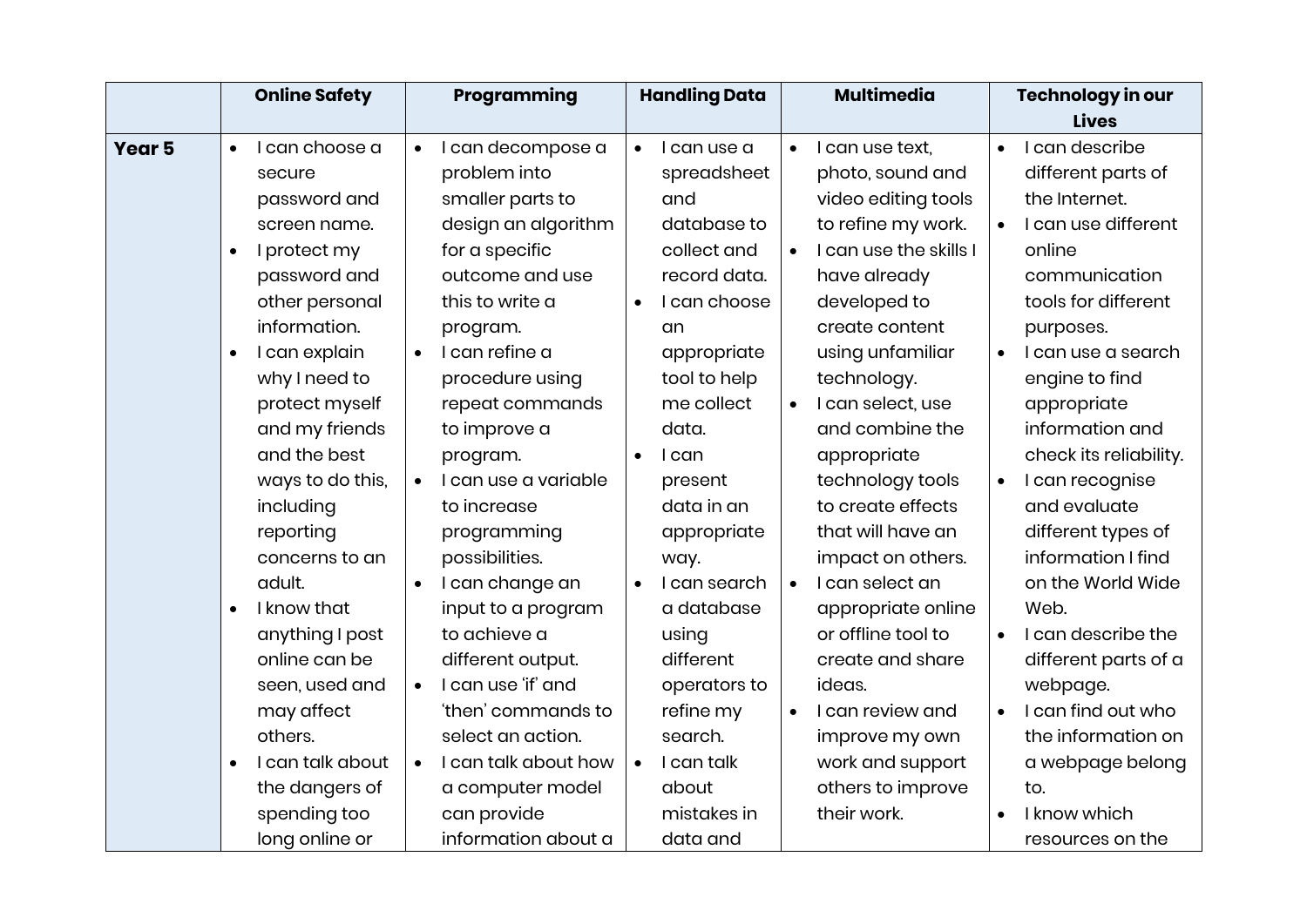| $\bullet$<br>$\bullet$ | playing a game.<br>I can explain the<br>importance of<br>communicating<br>kindly and<br>respectfully.<br>I can discuss<br>the importance<br>of choosing an | physical system.<br>I can use logical<br>reasoning to detect<br>and debug mistakes<br>in a program.<br>I use logical thinking,<br>imagination and<br>creativity to extend<br>a program. | suggest how<br>it could be<br>checked. |  | Internet I can<br>download and use.<br>I can describe the<br>ways in which<br>websites advertise<br>their products to<br>me. |
|------------------------|------------------------------------------------------------------------------------------------------------------------------------------------------------|-----------------------------------------------------------------------------------------------------------------------------------------------------------------------------------------|----------------------------------------|--|------------------------------------------------------------------------------------------------------------------------------|
| $\bullet$              | age-<br>appropriate<br>website, app or<br>game.<br>I can explain<br>why I need to<br>protect my<br>computer or<br>device from<br>harm.                     |                                                                                                                                                                                         |                                        |  |                                                                                                                              |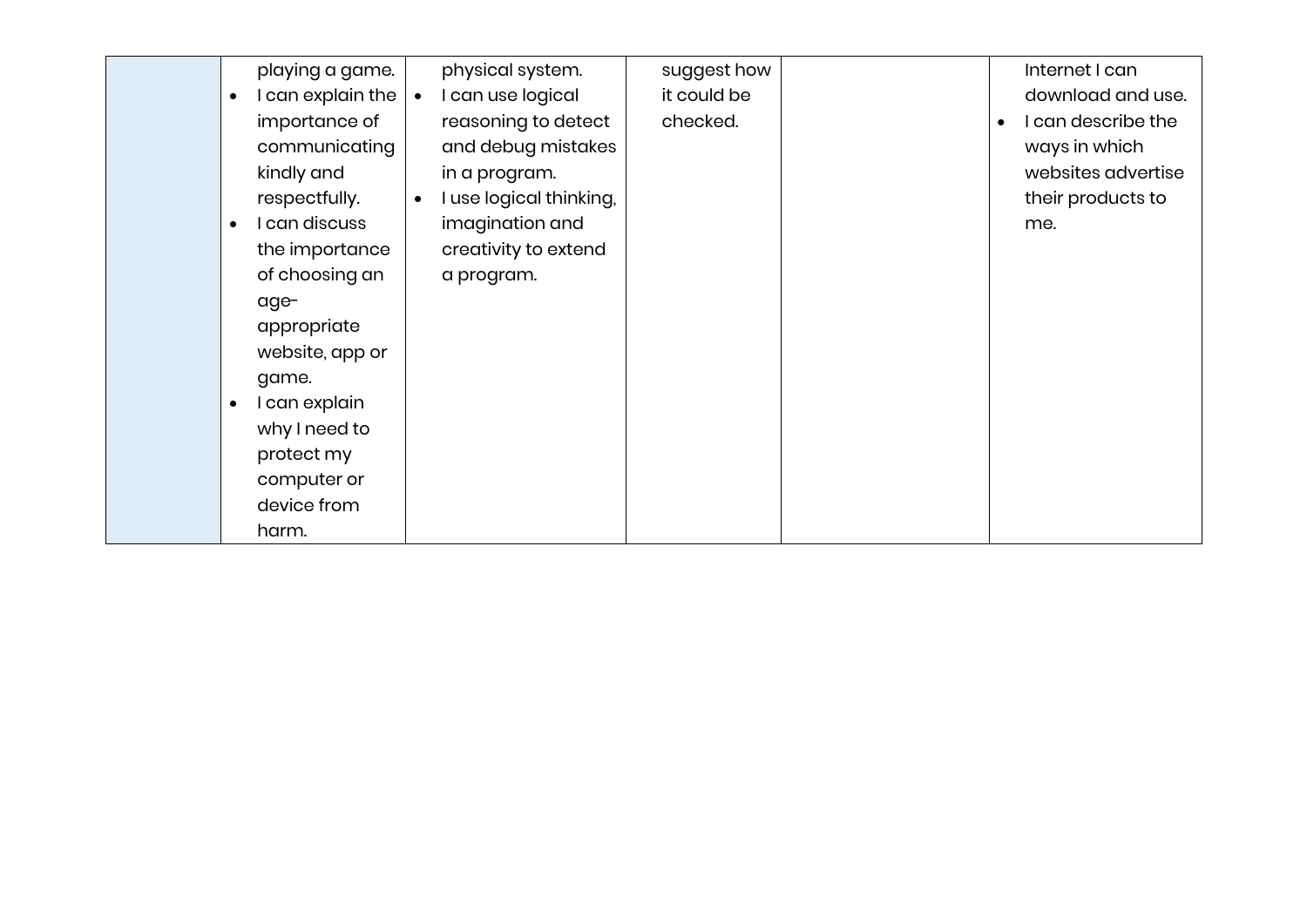|                   | <b>Online Safety</b>       | Programming                      | <b>Handling Data</b>            | <b>Multimedia</b>               | Technology in our                 |
|-------------------|----------------------------|----------------------------------|---------------------------------|---------------------------------|-----------------------------------|
|                   |                            |                                  |                                 |                                 | <b>Lives</b>                      |
| Year <sub>6</sub> | I protect my<br>$\bullet$  | I can deconstruct a<br>$\bullet$ | I can plan the<br>$\bullet$     | I can talk about<br>$\bullet$   | I can tell you the<br>$\bullet$   |
|                   | password                   | problem into smaller             | process needed                  | audience,                       | Internet services I               |
|                   | and other                  | steps, recognising               | to investigate                  | atmosphere and                  | need to use for                   |
|                   | personal                   | similarities to                  | the world around                | structure when                  | different purposes.               |
|                   | information.               | solutions used                   | me.                             | planning a                      | I can describe how<br>$\bullet$   |
|                   | I can explain<br>$\bullet$ | before.                          | I can select the                | particular                      | information is                    |
|                   | the                        | I can explain and<br>$\bullet$   | most effective                  | outcome.                        | transported on the                |
|                   | consequenc                 | program each of the              | tool to collect                 | I can confidently<br>$\bullet$  | Internet.                         |
|                   | es of sharing              | steps in my                      | data for my                     | identify the                    | I can select an<br>$\bullet$      |
|                   | too much                   | algorithm.                       | investigation.                  | potential of                    | appropriate tool to               |
|                   | about                      | I can evaluate the<br>$\bullet$  | I can check the<br>$\bullet$    | unfamiliar                      | communicate and                   |
|                   | myself                     | effectiveness and                | data I collect for              | technology to                   | collaborate online.               |
|                   | online.                    | efficiency of my                 | accuracy and                    | increase my                     | I can talk about the<br>$\bullet$ |
|                   | I support my<br>$\bullet$  | algorithm while I                | plausibility.                   | creativity.                     | way search results                |
|                   | friends to                 | continually test the             | I can interpret<br>$\bullet$    | I can combine a<br>$\bullet$    | are selected and                  |
|                   | protect                    | programming of that              | the data I collect.             | range of media,                 | ranked.                           |
|                   | themselves                 | algorithm.                       | I can present the<br>$\bullet$  | recognising the                 | I can check the<br>$\bullet$      |
|                   | and make                   | I can recognise when             | data I collect in               | contribution of                 | reliability of a                  |
|                   | good                       | I need to use a                  | an appropriate                  | each to achieve                 | website.                          |
|                   | choices                    | variable to achieve a            | way.                            | a particular                    | I can tell you about              |
|                   | online,                    | required output.                 | I use the skills I<br>$\bullet$ | outcome.                        | copyright and                     |
|                   | including                  | I can use a variable             | have developed                  | I can tell you why<br>$\bullet$ | acknowledge the                   |
|                   | reporting                  | and operators to                 | to interrogate a                | I select a                      | sources of                        |
|                   | concerns to                | stop a program.                  | database.                       | particular online               | information that I                |
|                   | an adult.                  | I can use different<br>$\bullet$ |                                 | tool for a specific             | find online.                      |
|                   | I can explain<br>$\bullet$ | inputs (including                |                                 | purpose.                        | I know that                       |
|                   | the                        | sensors) to control a            |                                 | I can be digitally              | websites can use                  |
|                   | consequenc                 | device or onscreen               |                                 | discerning when                 | my data to make                   |